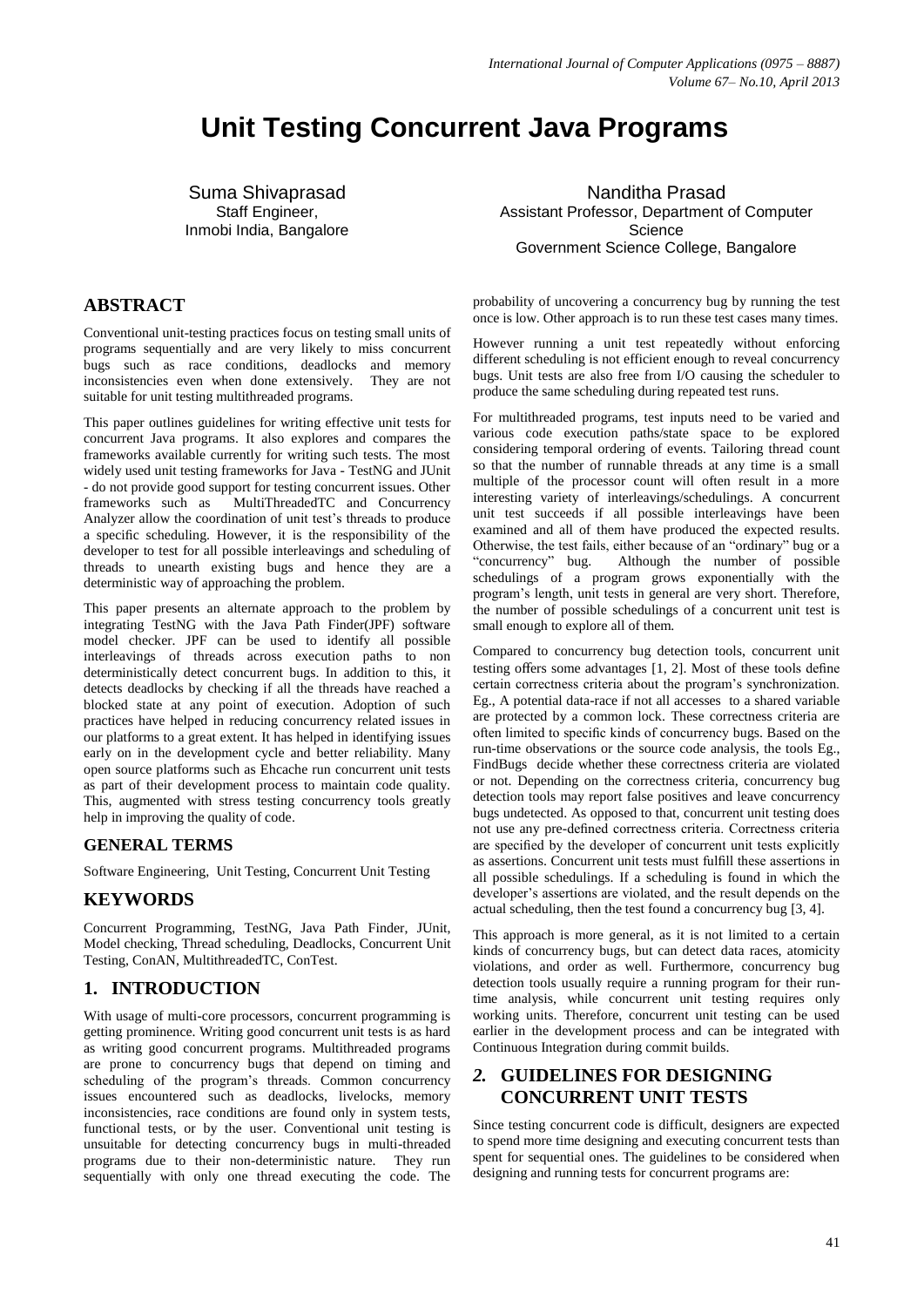- **Tests are Probabilistic**: Finding concurrent bugs is probablistic given that the test cases are probabilistic as well. Run Tests for longer duration to increase the probability of finding concurrent bugs.
- **Explore more of the State Space**: Explore all the code paths with temporal considerations which includes relative orderings of events. For example, in a Bounded Queue test, explore all the relative timings of insertion and removal.
- **Explore more Interleavings:** Run multiple threads with preemptions introduced in synchronized blocks to increase the likelihood of finding race conditions and deadlocks.
- **Match Thread Count to the Platform**: Tailoring thread count so that the number of runnable threads at any time is a small multiple of the processor count will often result in a more interesting variety of interleavings.
- **Avoid introducing Timing or Synchronization artifacts**: Concurrent data structures Eg. A shared queue requires synchronization when shared across threads. If unit test framework introduces its own synchronization, it might disturb the timing and scheduling of the tested component.

# **3. EXISTING CONCURRENT TESTING FRAMEWORKS**

The most widely used unit testing frameworks for Java in companies worldwide are TestNG and JUnit. Although TestNG provides some features that JUnit doesn't, such as dependent and data driven tests, neither of the frameworks includes adequate support for addressing the problems posed by concurrency. They only facilitate parallel execution of the tests which does not add any benefit; they do not actively attempt to vary or influence the scheduling of threads. Hence, none of these tools are reliable enough to detect concurrency bugs, and cannot show that a concurrent test produces the expected results independently from the scheduling.

# **3.1 MultithreadedTC**

MultithreadedTC is an opensource framework that allows a test designer to exercise a specific interleaving of threads framework in an application. It features a clock that allows test designers to coordinate threads even in the presence of blocking and timing issues. It can also detect deadlocks and livelocks. The main drawback is that the developer has to write a specific sequence of interleaving threads to test the system for concurrency conditions. The responsibility of determining the scheduling and interleaving of the threads totally rests on the developer. So, some of these combinations might get missed out [5].

# **3.2 ConAn**

Concurrency Analyzer is a script-based test framework that, like MultithreadedTC, uses a clock to synchronize the actions in multiple threads. Again, the responsibility rests with the developer to determine the scheduling and interleaving of the threads while writing test cases and there are chances of them getting missed out [6].

# **3.3 ConTest**

ConTest is an internal IBM Framework that works with existing tests and no code change is required. Basically it records and replays thread interleavings that lead to faults by manipulating bytecode. It uses sleep() and yield() to test different interleavings each time a test is run. It also detects deadlocks and provides synchronization coverage. Synchronization coverages measures how much contention exists among synchronized blocks and allows the developers to visualize whether they have covered interesting interleavings. Main disadvantages are that its algorithm also modifies the original program to add synchronization and it is proprietary [7, 8].

# **4. PROPOSED APPROACH**

# **4.1 JPF and TestNG Integration**

This approach proposes a concurrent unit testing framework which combines unit testing of TestNG and model checking of a framework called Java Path Finder(JPF) to detect concurrency bugs by exploring reachable code state space including all thread interleavings.

TestNG was chosen since it is recommended and used by the various companies throughout the world and provides better features than JUnit. This framework is an extension to TestNG and supports all existing functionality of TestNG [9, 10].



**Figure 1 : Testing Vs Model Checking**

Model checking is a formal method that exhaustively explores all possible system under test behaviours. For example, if we have a program that uses a sequence of random values: testing always processes just one set of values at a time, and we have little control over which ones. But Model checking does not stop until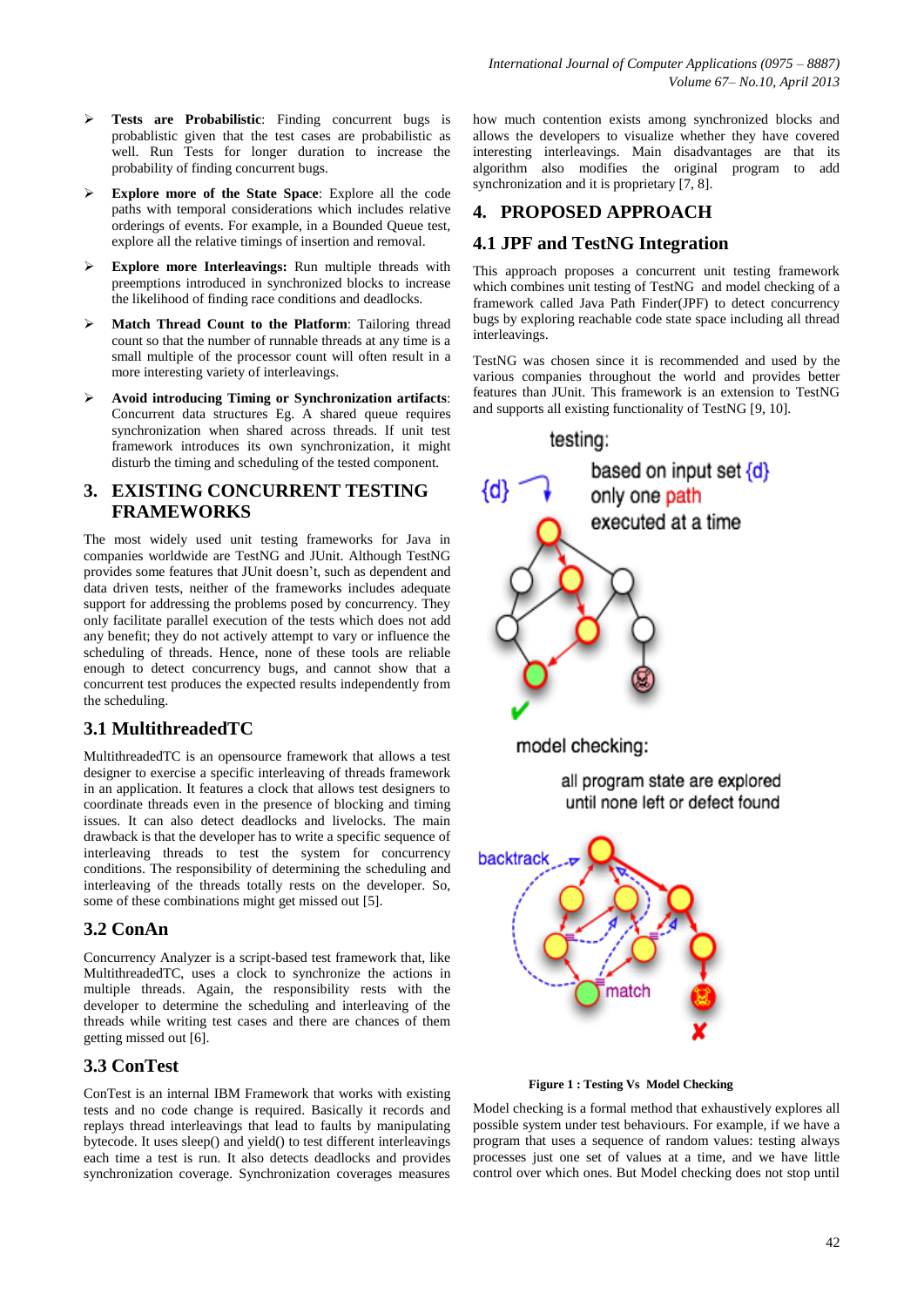it has checked all data combinations or has found an error as illustrated in Figure 1.

Mapping it to a concurrent programming example, all we know is that different scheduling sequences can lead to different program behavior (e.g. if there are data races), but there is little that can be done in conventional tests to force scheduling variation. There are program/test spec combinations which are "untestable".

JPF is an explicit state software model checker for Java bytecode which implements a backtrackable state tracking JVM and runs on top of a host JVM. Being a virtual machine, JPF model checker has complete control over all threads of our program, and can execute all scheduling combinations. It explores all possible execution paths of a java program without recompiling [11].



JPF works only for < 10 KLOC programs. The formula below in Fig 2 illustrates the possible number of states given the number of threads(P1, P2, ...Pn), each thread having  $n_i$  atomic instruction sequences. For 2 threads with 2 atomic sections each this gives us 6 different scheduling combinations. For 8 sections the result is 12870, 16 sections yield 601080390 interleavings.



**Figure 3 : Thread Interleavings**

Since unit tests are small units of code, state explosion is not a concern. Moreover, JPF uses partial order reduction to limit state space explosion which helps in reducing the execution time for unit tests. JPF also detects deadlocks by checking the state of all threads. If all the threads reach a blocked state, then they are presumed to be deadlocked.

Since JPF itself acts as a special JVM, it can only operate with Java applications i.e it requires a main() method. Unit tests generally do not have this and hence to bring JPF and unit tests together, a small wrapper program was developed which wraps the unit tests with a main() method. For each concurrent unit test, the framework invokes JPF to run the wrapper program with configurable options. The wrapper instantiates the test case class and invokes the test methods. The wrapper program is also responsible for starting up the threads and initializing the barrier with the given number of threads. JPF Output can be analyzed through its listener interfaces. Using this interface, the framework observes execution of concurrent unit tests and their failures. If an exception is thrown by the test, the wrapper checks if it is an unexpected exception or an appropriate one.

## **4.2 Architecture**

The integrated concurrent unit testing framework **ConTestNG Framework** is provided as Java library to facilitate reuse in other Java Applications. The integrated framework invokes JPF for each concurrent unit test and observes the JPF output for exceptions, which indicate potential bugs. Inside the core framework, ConTestNGListener depends on two interfaces: JPFListener and TestNGListener. The JPFListener notifies about thread scheduling, violations such as deadlocks and complete execution history. TestNGListenerAdapter notifies about assertion violations and other uncaught exceptions thrown by TestNG. ConTestNGListener processes results from both interfaces and provides uniform interface to Eclipse plug-in. Since JPF executes in its VM, exceptions thrown by TestNGListenerAdapter are accessible in host VM through the JPF Model Java Interface(MJI). It allows execution of classes under host VM instead of JPF VM through a Peer counterpart class for TestReportListener.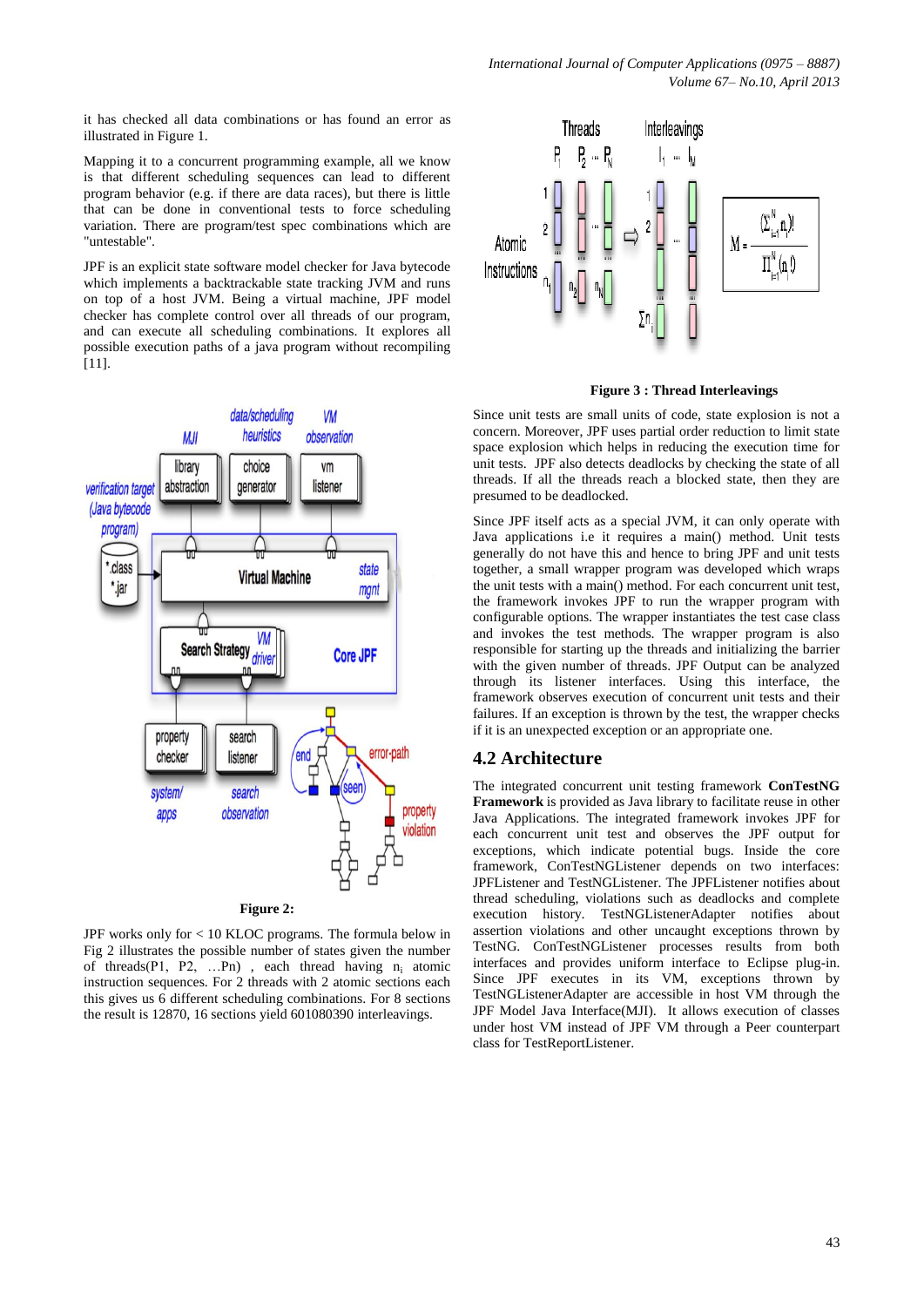*International Journal of Computer Applications (0975 – 8887) Volume 67– No.10, April 2013*



**Figure 4 : JPF and TestNG Integration**

# **4.3 Sample Concurrent Unit Test**

### **4.3.1Tested Class:**

```
public class RaceConditionWorkQueue {
private LinkedList<String> queue = new LinkedList<String>();
public void enqueue(String str) {
synchronized (queue) {
      queue.addLast(str);
      lock.notifyAll();
    } }
  public int getCurrentWorkPoolSize() {
           return queue.size(); }
   public void work() {
    String current;
    synchronized(queue) {
      if (queue.isEmpty()) {
        try {
          lock.wait();
        } catch (InterruptedException e) {
          assert(true);
        } }
     current = queue.removeFirst();
    } System.out.println(current); }
```
#### **4.3.2 Unit Test Class:**

public class RaceConditionWorkQueueTest {

private RaceConditionWorkQueue tested; @BeforeMethod

```
public void init() {
```
tested=new RaceConditionWorkQueue(); }

#### @Test()

public void testSequentialEnqueue() {

UUID jobUUID = UUID.randomUUID();

String jobName = jobUUID.toString();

tested.enqueue(jobName);

# try {

assertEquals(tested.getCurrentWorkPoolSize(), 1);

} catch (InterruptedException ie) {

ie.printStackTrace(); } }

@ConcurrentTest()

```
@Test(threadPoolSize = 6)
```
public void testConcurrentEnqueue1() {

UUID jobUUID = UUID.randomUUID();

String jobName = jobUUID.toString();

tested.enqueue(jobName);

#### try {

ConUnitTestBarrier.waitForAllThreads(); assertEquals(tested.getCurrentWorkPoolSize(), 6); } catch (InterruptedException ie) {

ie.printStackTrace();

```
} }
```
@ConcurrentTest

```
@Test(threadPoolSize = 6, dependsOnMethods = {
"testConcurrentEnqueue1" } )
public void testConcurrentWork1() {
```
tested.work();

```
try {
```
ConUnitTestBarrier.waitForAllThreads();

assertEquals(tested.getCurrentWorkPoolSize(), 0);

} catch (InterruptedException ie) {

ie.printStackTrace();

# } }

@ConcurrentTest(threadGroup = "concurrent")  $@Test$ (threadPoolSize = 6) public void testConcurrentEnqueue2() { UUID jobUUID = UUID.randomUUID();

String jobName = jobUUID.toString();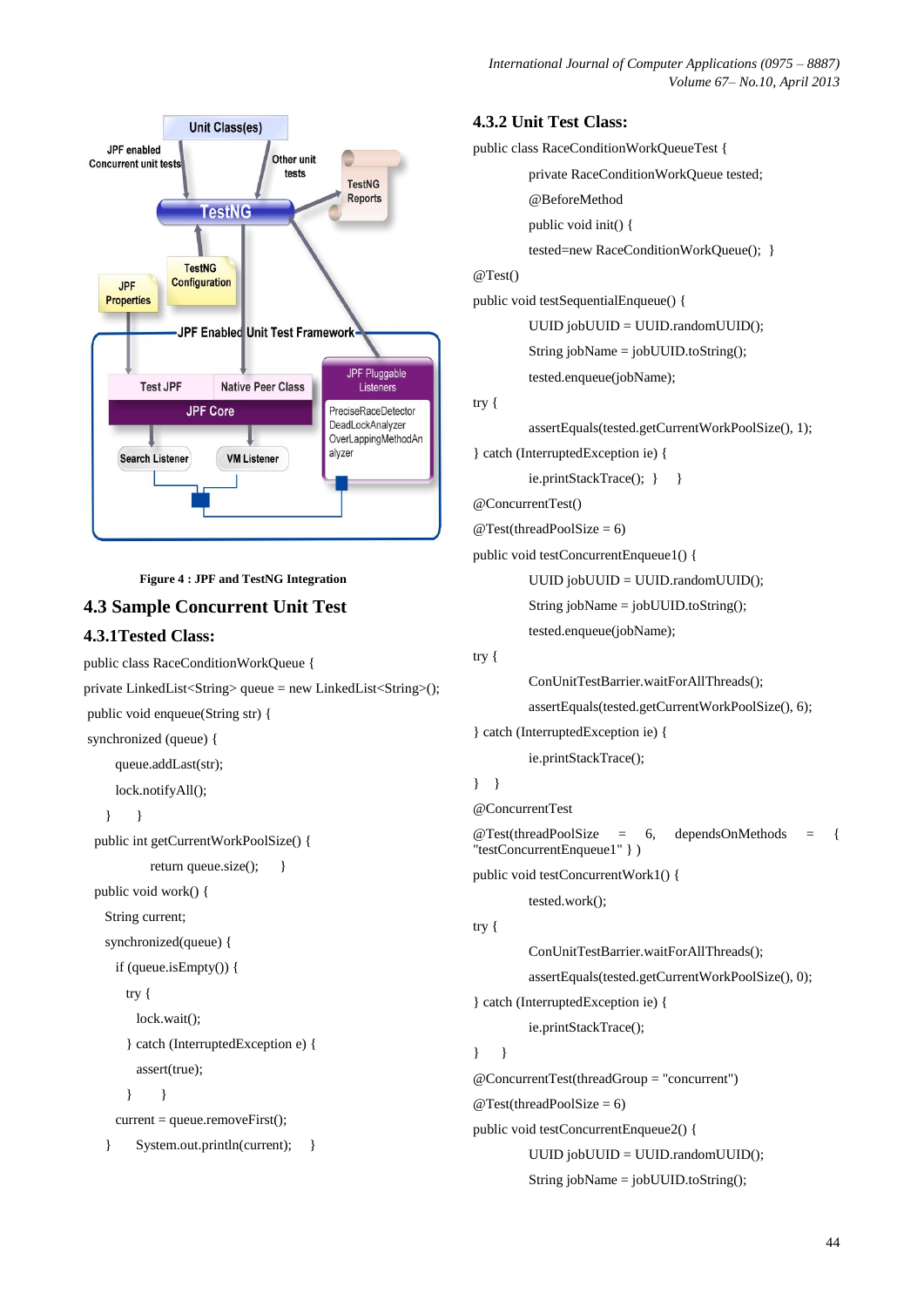tested.enqueue(jobName);

try {

ConUnitTestBarrier.waitForAllThreads();

} catch (InterruptedException ie) {

ie.printStackTrace();

} }

@ConcurrentTest(threadGroup = "concurrent")

 $@Test$ (threadPoolSize = 6)

public void testConcurrentWork2()

{

tested.work();

try {

ConUnitTestBarrier.waitForAllThreads();

} catch (InterruptedException ie) {

```
ie.printStackTrace(); } } }
```
#### **4.3.3 Annotations/Helper Classes provided by Framework**

- **ConcurrentUnitTest** to distinguish a concurrent unit test.
- **threadGroup** can be used to group two similar test cases to be run concurrently.
- **threadPoolSize** no of threads
- **ConTestNGBarrier** provides a construct to await for all threads to terminate

Only the tests which are annotated as "ConcurrentUnitTest" are run through JPF and all other tests are run through the sequential TestNG flow. This also allows the developer to retain the existing tests as it is and no code change is required to run them through the framework.

In section 4.3.1, the source code for the RaceConditionWorkQueue class under test is depicted. It is a typical producer/consumer based work queue. It has two methods enqueue and work to submit and assign work accordingly. Conflicting access to the queue are avoided through the use of a synchronized block in enqueue and work functions. And also in section 4.3.1 unit test class for the RaceConditionWorkQueue class is shown. RaceConditionWorkQueue class is instatianiated before each unit test through the Init method() since it is annotated with @BeforeMethod. The first unit test cases testSequentialEnqueue() checks whether enqueue method works fine in a sequential case. The next testcase testConcurrentEnqueue1() checks whether the same method executes correctly if called from multiple threads concurrently. The unit test uses the thread pool size annotation threadPoolSize to specify the number of threads executing the test. The concurrent unit testing frameworks starts the specified number of threads.

The static helper class ConUnitTestBarrier.waitForAllThreads() provides a synchronization construct. It implements a barrier which can be used to ensure that the threads finish executing the concurrent block before verifying the assertions. The barrier is initialized with the number of threads specified in thread pool annotation. An assert is done to check if the current work pool size matches the expected size.

The next testcase testConcurrentWork1(): verifies the work<br>method of RaceConditionWorkOueue in concurrent method of RaceConditionWorkQueue in concurrent environment. The *dependsOnMethod* annotation is used to ensure that the workqueue is initialized with the required number of work items before the current testcase is executed.

The thirds set of test cases: testConcurrentEnqueue2 and testConcurrentWork2 use a thread group annotation that can be used to test two or more test methods that can be called concurrently from separate threads. These two tests checks for concurrent issues during parallel execution of enqueue and work through all possible thread interleavings. this simulates real time usage of this class.

#### **4.4.4 Differentiating between Sequential and Concurrent Bugs**

The results of the concurrent unit test with different schedulings are compared to each other. There are three basic cases. If the test fulfills the developer's expectation in all possible schedulings, then the test succeeds. If there are schedulings fulfilling the developer's expectations while there are others violating the assertions or triggering run-time errors, then it is obviously a concurrency bug. Finally, if the test does not fulfill the expectations in any of the possible schedulings, then further analysis is needed to determine whether it's a sequential or concurrency bug. The exception thrown during fault-triggering schedulings holds enough information to tell concurrency and ordinary bugs apart in most cases. The exception's type gives details about the type of the failure, its stack trace about the place where the failure has occurred, its message and the causing exception(in case of a chained exception).

#### **5. RESULTS & EVALUATION**

The proposed framework reliably detects deadlocks, race condition, atomicity violations and order violations. Out of a total of 258 unit tests for one of the platforms, 47 were written as concurrent unit tests. As observed in the results shown in Figure 5, concurrency issues were identified in 15 of the tests.



#### **Figure 5 : Results**

The existing unit tests do not require code change except for adding annotations. The developer doesn't need to specify a specific sequence of interleaving threads to test the system for